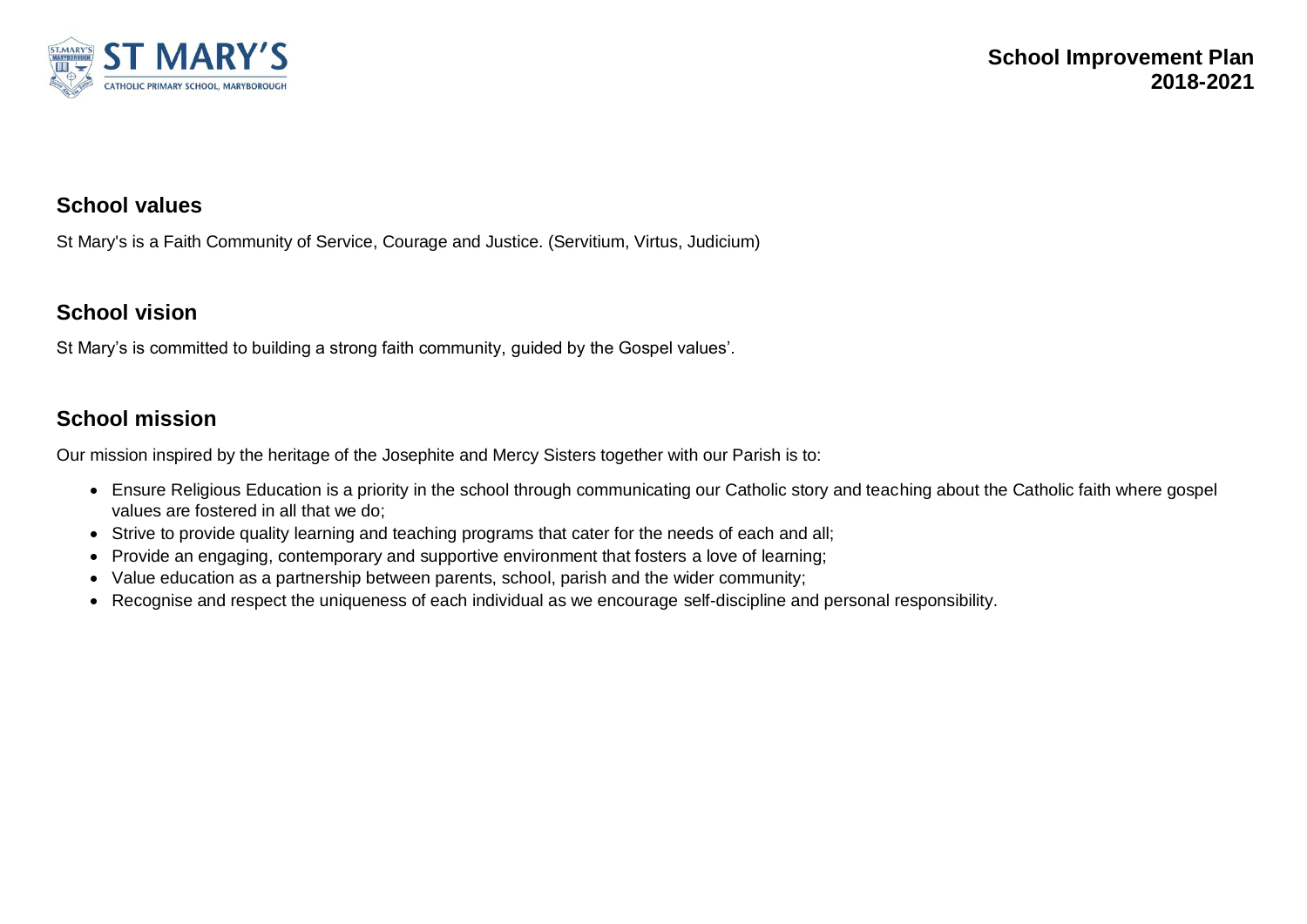| <b>Strong Catholic Identity</b> |                                                                                                                                                                                                                                                                                                                                                                                                                                                                                                                                                                                                                                                                                                                                                                                                                                                                                                                                         |  |
|---------------------------------|-----------------------------------------------------------------------------------------------------------------------------------------------------------------------------------------------------------------------------------------------------------------------------------------------------------------------------------------------------------------------------------------------------------------------------------------------------------------------------------------------------------------------------------------------------------------------------------------------------------------------------------------------------------------------------------------------------------------------------------------------------------------------------------------------------------------------------------------------------------------------------------------------------------------------------------------|--|
| <b>Objective 1</b>              | To have a climate where the students, parents and staff are empowered and able to engage effectively with the values, vision and<br>mission of St Mary's primary school.                                                                                                                                                                                                                                                                                                                                                                                                                                                                                                                                                                                                                                                                                                                                                                |  |
| <i><b>Indicators</b></i>        | CATHOLIC IDENTITY PROJECT – 2018 As we journey as community to enrich our understanding of The Story, we ask for<br>respect, listening, clarity of expectations and accountability for all involved. A temporary endeavour undertaken to create a<br>unique result; defined beginning and an end with defined scope and resources. St Mary's Community, within the timeline<br>developed and agreed upon, will develop a shared Vision and site-specific Missions which reflect our Gospel Values and<br>strengthens our contemporary community. (Section D - 2016 External Review Recommendations)<br>The goal for 2018 is now that the values have been determined a common Vision and separate Mission statements for the<br>schools and parish will be investigated. Further discussions around implications this has on pastoral care, curriculum, crests,<br>mottos will be take place in 2019 with the Leuven project beginning. |  |
| <b>Strategies</b>               | Simultaneously: Curriculum: Working on transition and pedagogical practices that enhance transition and learning progression<br>for all students. Pastoral: A focus on House mission, belonging, behaviour support practices and House spirit. History: A<br>research project to bring information together regarding the history of Catholicism in Maryborough culminating in a visual<br>representation of our story on each site within the St Mary's Community. (Section E/F - 2016 External Review<br>Recommendations)<br>To begin the Leuven project 2019 to assess communities understanding of Catholic identity in Maryborough. From this data we<br>will plan to build strong links of the 3 pillars in our catholic community. (Primary, College and Parish)                                                                                                                                                                 |  |

| <b>Objective 2</b> | Strengthen capacity to lead, engage and teach with a re-contextualised Catholic world-view to make it relevant and meaningful<br>through lived experiences to our St Mary's wider community.                                                                                                                                                                                                                                                                                                                                                                                                                                         |
|--------------------|--------------------------------------------------------------------------------------------------------------------------------------------------------------------------------------------------------------------------------------------------------------------------------------------------------------------------------------------------------------------------------------------------------------------------------------------------------------------------------------------------------------------------------------------------------------------------------------------------------------------------------------|
| <b>Indicators</b>  | Improve classroom teaching of religion through effective teaching practice, including the monitoring of student progress and<br>enhancing teacher knowledge of the Catholic story.                                                                                                                                                                                                                                                                                                                                                                                                                                                   |
| <b>Strategies</b>  | APRE will monitor practice through Learning Walks/Talks and peer support conversations<br>As part of planning meetings each term staff will meet with leadership team/APRE to ensure units of work align with Learning<br>progressions and are available for upload.<br>Staff who are new to BCE system will be encouraged to enrol in courses such as REAP to assist with their knowledge<br>development around Religion curriculum planning, teaching and assessing. All staff will have their accreditation hours<br>monitored and if necessary, professional development to improve religion planning and teaching, implemented. |